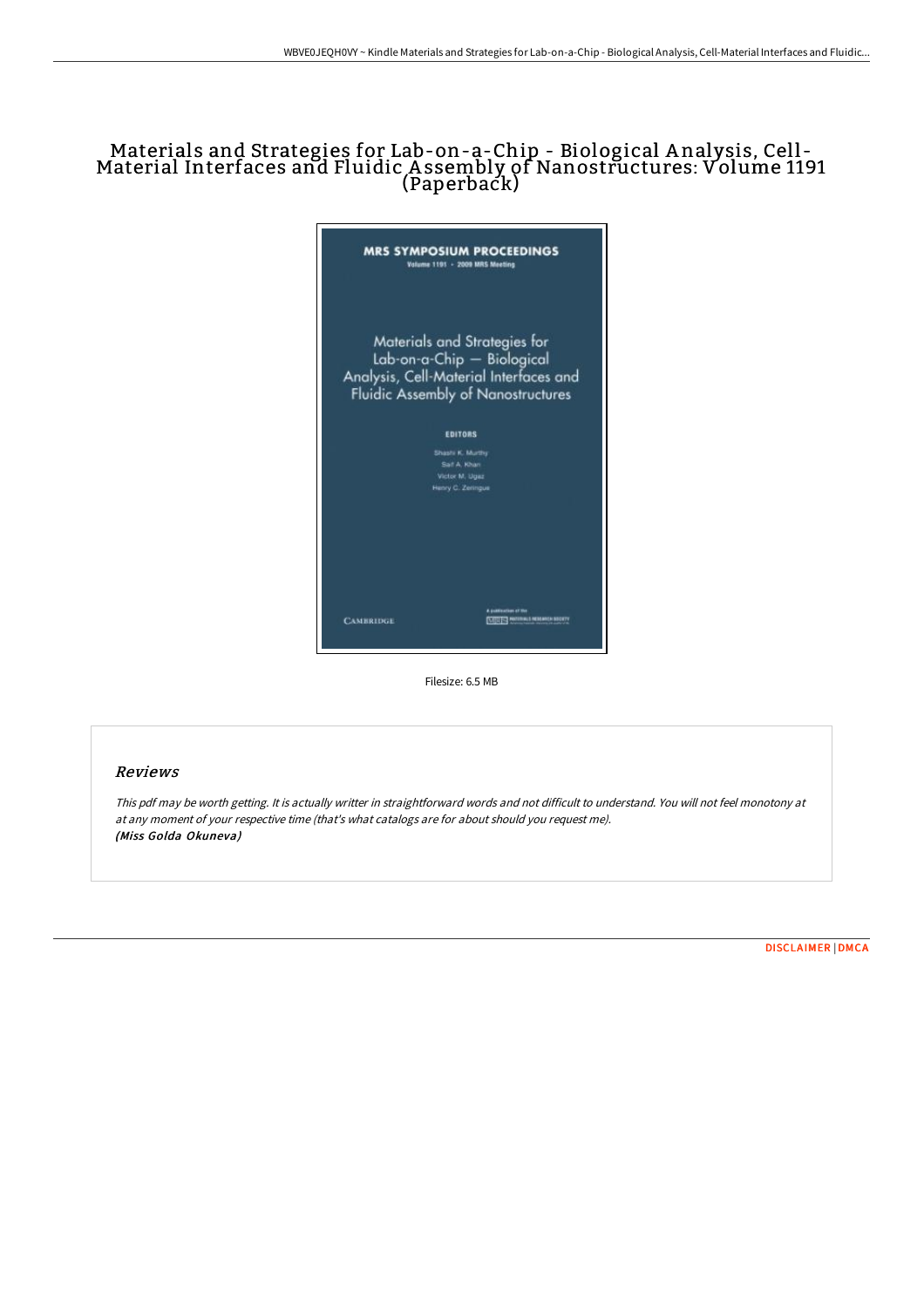### MATERIALS AND STRATEGIES FOR LAB-ON-A-CHIP - BIOLOGICAL ANALYSIS, CELL-MATERIAL INTERFACES AND FLUIDIC ASSEMBLY OF NANOSTRUCTURES: VOLUME 1191 (PAPERBACK)



CAMBRIDGE UNIVERSITY PRESS, United Kingdom, 2014. Paperback. Condition: New. Language: English . Brand New Book \*\*\*\*\* Print on Demand \*\*\*\*\*.The development of miniaturized systems for chemical and biochemical analysis has grown to the point where lab-on-a-chip devices are now important enabling tools in a diverse array of application areas. As the size of these systems continues to shrink, details of the micro- and nanoscale phenomena associated with their construction and operation must be considered. This book focuses on materials and engineering aspects of labon-a-chip devices and the application of microfluidics to materials synthesis. A microfabricated fluidic system integrating biological sample treatment and detection on a single chip offers the promise of low-cost, rapid and high-performance analysis. These devices can perform highthroughput biochemical assays for drug discovery and provide portability for point-of-care diagnostics and biothreat monitoring. Topics include: frontiers in lab-on-a-chip research; materials for lab-on-a-chip; materials synthesis on chip; cell manipulation and biomimetics on chip; porous materials in lab-on-a-chip; sensing and detection on chip - molecular level; sensing and detecting on chip - cells and particles; and sensing and detection on chip - DNA.

 $\rightarrow$ Read Materials and Strategies for Lab-on-a-Chip - Biological Analysis, Cell-Material Interfaces and Fluidic Assembly of [Nanostructures:](http://techno-pub.tech/materials-and-strategies-for-lab-on-a-chip-biolo.html) Volume 1191 (Paperback) Online

Download PDF Materials and Strategies for Lab-on-a-Chip - Biological Analysis, Cell-Material Interfaces and Fluidic Assembly of [Nanostructures:](http://techno-pub.tech/materials-and-strategies-for-lab-on-a-chip-biolo.html) Volume 1191 (Paperback)